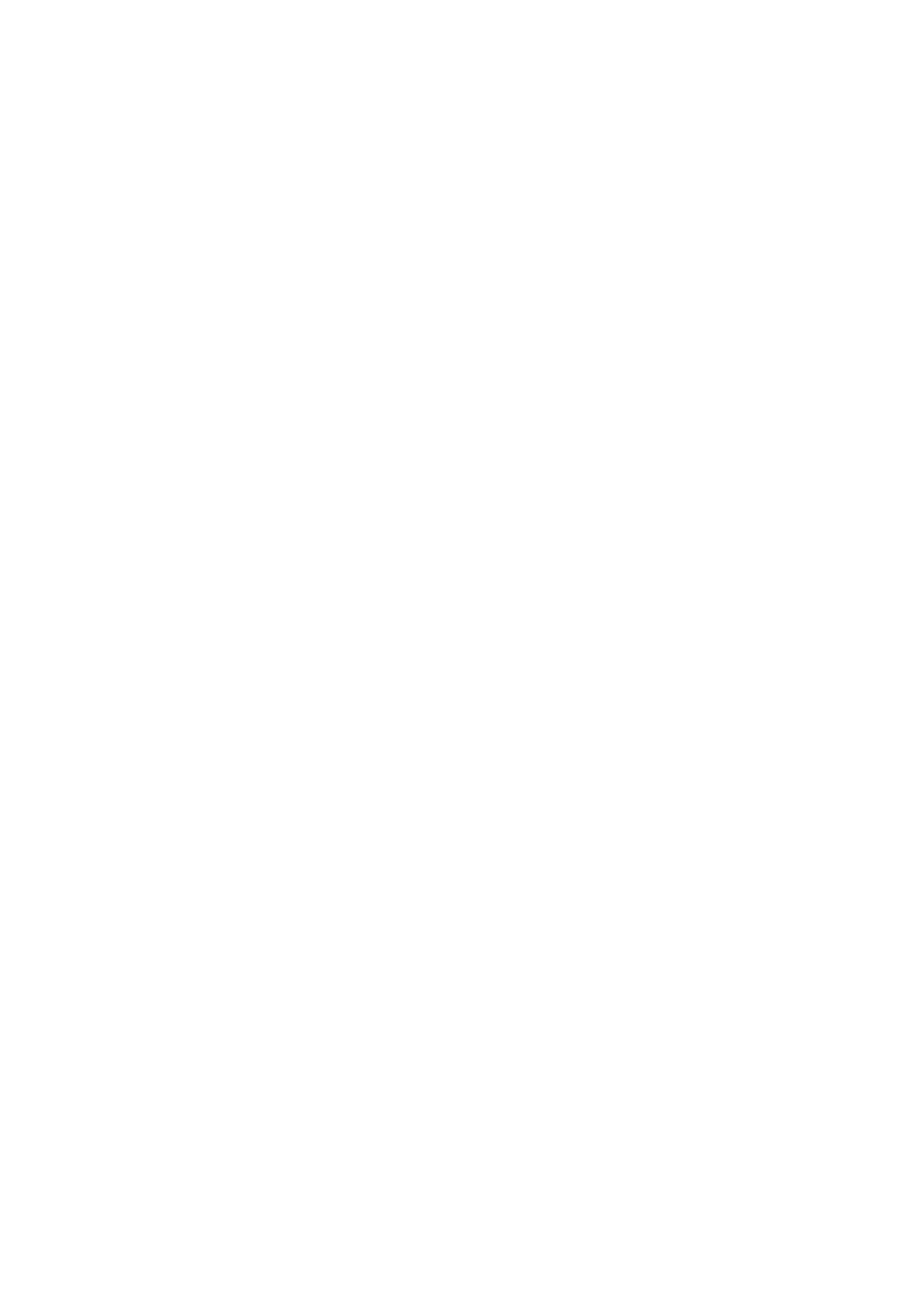*I certify that this public bill, which originated in the Legislative Assembly, has finally passed the Legislative Council and the Legislative Assembly of New South Wales.*

> *Clerk of the Legislative Assembly. Legislative Assembly, Sydney, , 2010*



New South Wales

# **Nature Conservation Trust Amendment Bill 2010**

Act No , 2010

An Act to amend the *Nature Conservation Trust Act 2001* to make further provision for the object, functions and membership of the Nature Conservation Trust of New South Wales, and to amend the *National Parks and Wildlife Act 1974* in relation to conservation agreements.

*I have examined this bill and find it to correspond in all respects with the bill as finally passed by both Houses.*

*Assistant Speaker of the Legislative Assembly.*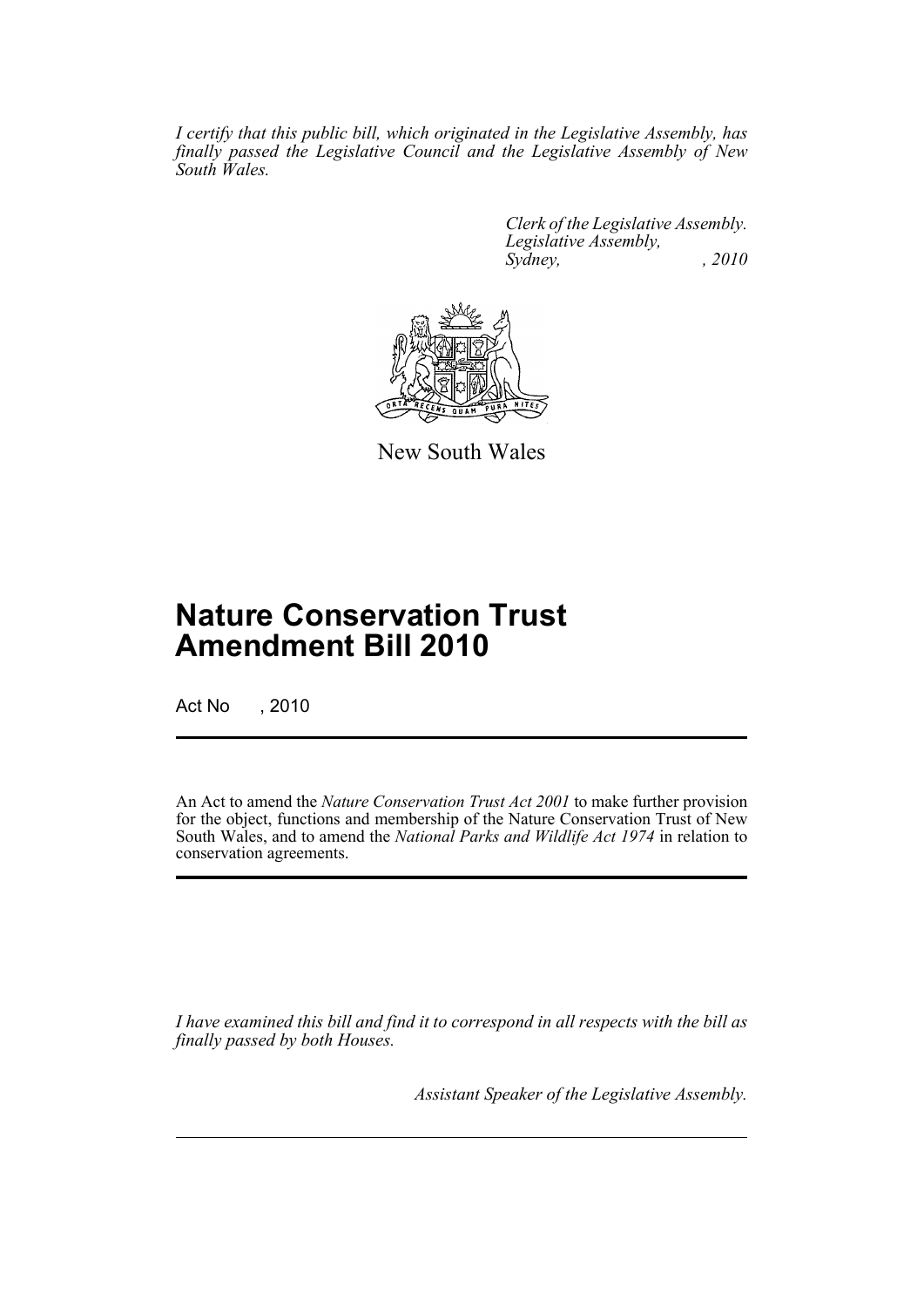## <span id="page-3-0"></span>**The Legislature of New South Wales enacts:**

## **1 Name of Act**

This Act is the *Nature Conservation Trust Amendment Act 2010*.

## <span id="page-3-1"></span>**2 Commencement**

This Act commences on 1 February 2011.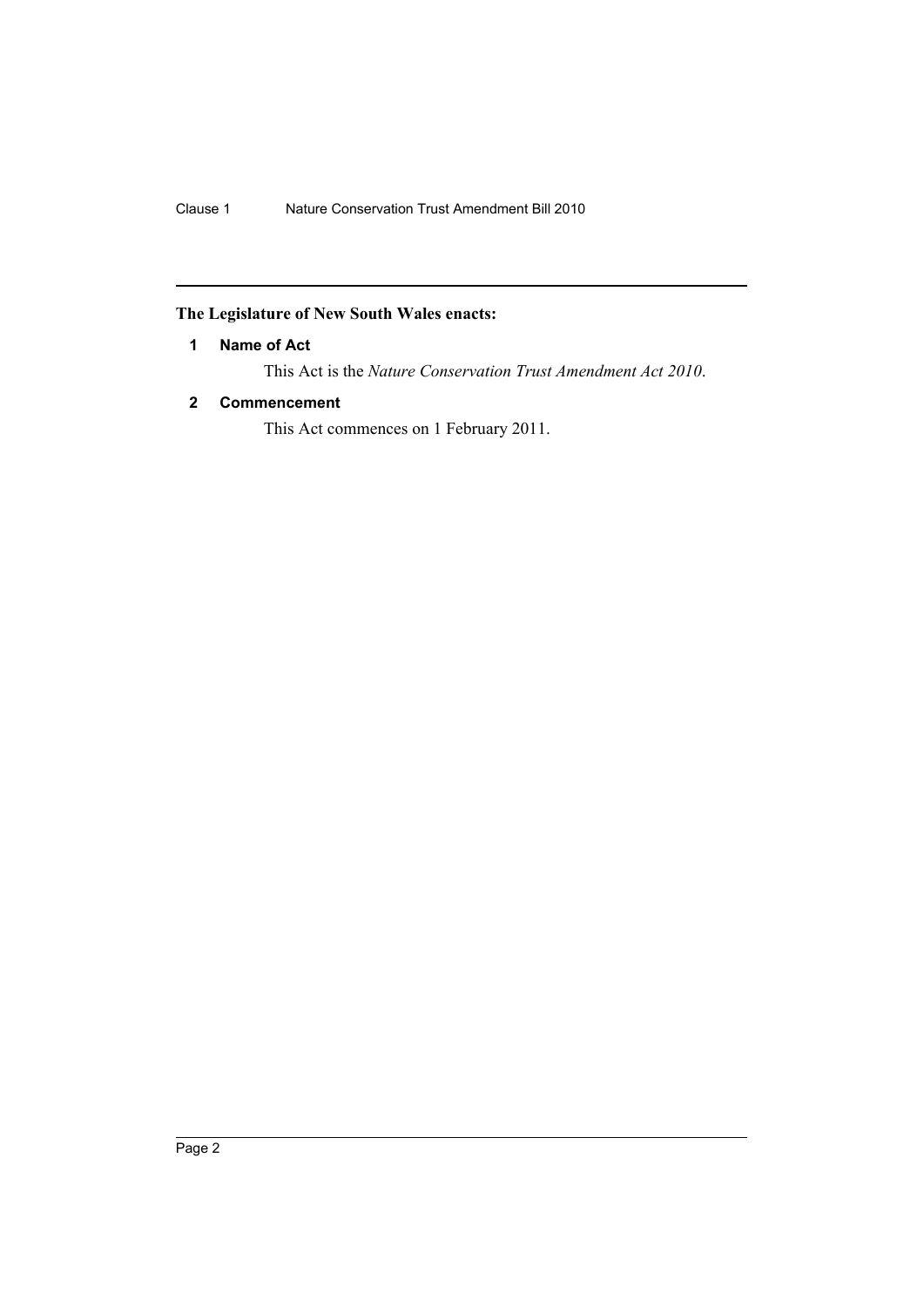Amendment of Nature Conservation Trust Act 2001 No 10 Schedule 1

# <span id="page-4-0"></span>**Schedule 1 Amendment of Nature Conservation Trust Act 2001 No 10**

### **[1] Section 3 Definitions**

Insert in alphabetical order:

*Commonwealth Income Tax Assessment Act* means the *Income Tax Assessment Act 1997* of the Commonwealth.

*land* includes any water on or under the surface of land. *Public Fund* means the Nature Conservation Trust of New South Wales Public Fund established under section 27A.

#### **[2] Section 6 Meaning of "conservation priorities"**

Omit "the conservation of cultural heritage or natural heritage or both" from section 6 (1).

Insert instead "the conservation of natural heritage (and any cultural heritage associated with natural heritage)".

## **[3] Section 7 Meaning of "Revolving Fund Scheme"**

Omit section 7 (b) and (c). Insert instead:

- (b) arranges for a protective covenant to be registered on the title to the land, and
- (c) sells or leases the land subject to that protective covenant, and

## **[4] Section 7 (2) and (3)**

Insert at the end of section 7:

- (2) The Trust may sell or lease any part of land that is bought or acquired under the scheme, without arranging for a protective covenant to be registered on the title to that part, if the Trust decides that the part of the land concerned is of low or no conservation value. The proceeds of the sale or lease are to be used under the scheme in the same way as the proceeds of sale or lease of land the subject of a protective covenant.
- (3) In this section, a *protective covenant* means a covenant the purpose of which is to protect natural heritage (and any cultural heritage associated with natural heritage).

#### **[5] Part 2, Division 1, heading**

Omit "**objects**". Insert instead "**object**".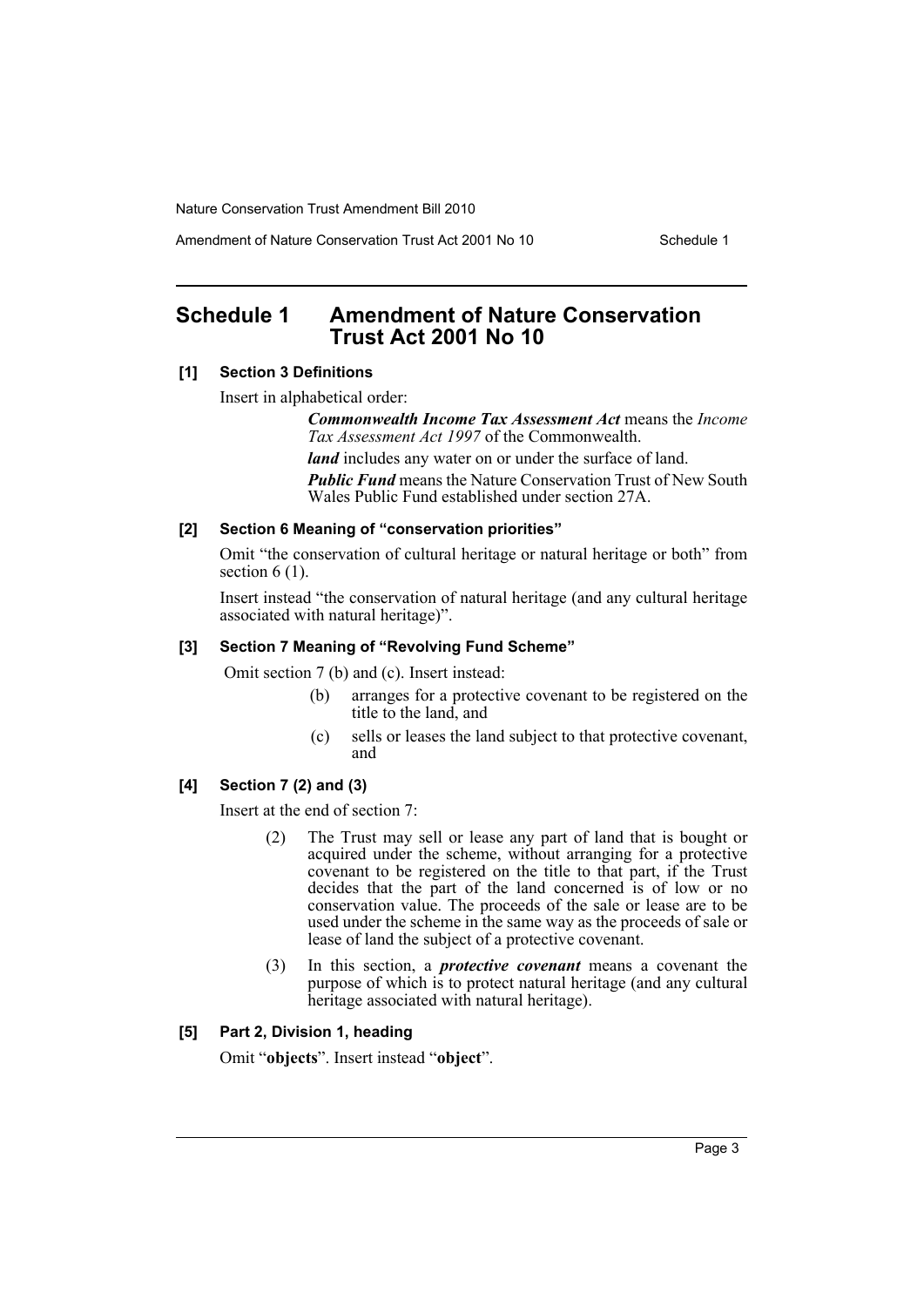Schedule 1 Amendment of Nature Conservation Trust Act 2001 No 10

#### **[6] Section 10**

Omit the section. Insert instead:

#### **10 Object of Trust**

- (1) The object of the Trust is to protect and enhance natural heritage (including any cultural heritage associated with natural heritage) by:
	- (a) encouraging landholders to enter into co-operative arrangements for the management and protection of urban and rural land in private occupation that is significant for the conservation of natural heritage (and any cultural heritage associated with natural heritage), and
	- (b) providing mechanisms for achieving conservation of that heritage, and
	- (c) promoting public knowledge, appreciation and understanding of:
		- (i) natural heritage (and any cultural heritage associated with natural heritage), and
		- (ii) the importance of conserving that heritage.
- (2) The co-operative arrangements for the management and protection of land may include arrangements for the management and protection of any waters that affect the natural heritage of the land (and any cultural heritage associated with natural heritage), whether or not the waters are on or under the surface of the land.
- (3) The affairs of the Trust are to be conducted on a not-for-profit basis.
- (4) The object of the Trust is also its principal purpose. **Note.** For donations to the Public Fund maintained by the Trust to have tax deductible status under Subdivision 30-E of the Commonwealth Income Tax Assessment Act, the Trust must have as its principal purpose the protection and enhancement of the natural environment or a significant aspect of the natural environment.

#### **[7] Section 11 Functions of Trust**

Omit section 11 (2). Insert instead:

- (2) In particular, the Trust has the following functions:
	- (a) to operate the Revolving Fund Scheme,
	- (b) to establish and maintain the Public Fund and such other funds as are appropriate to its activities,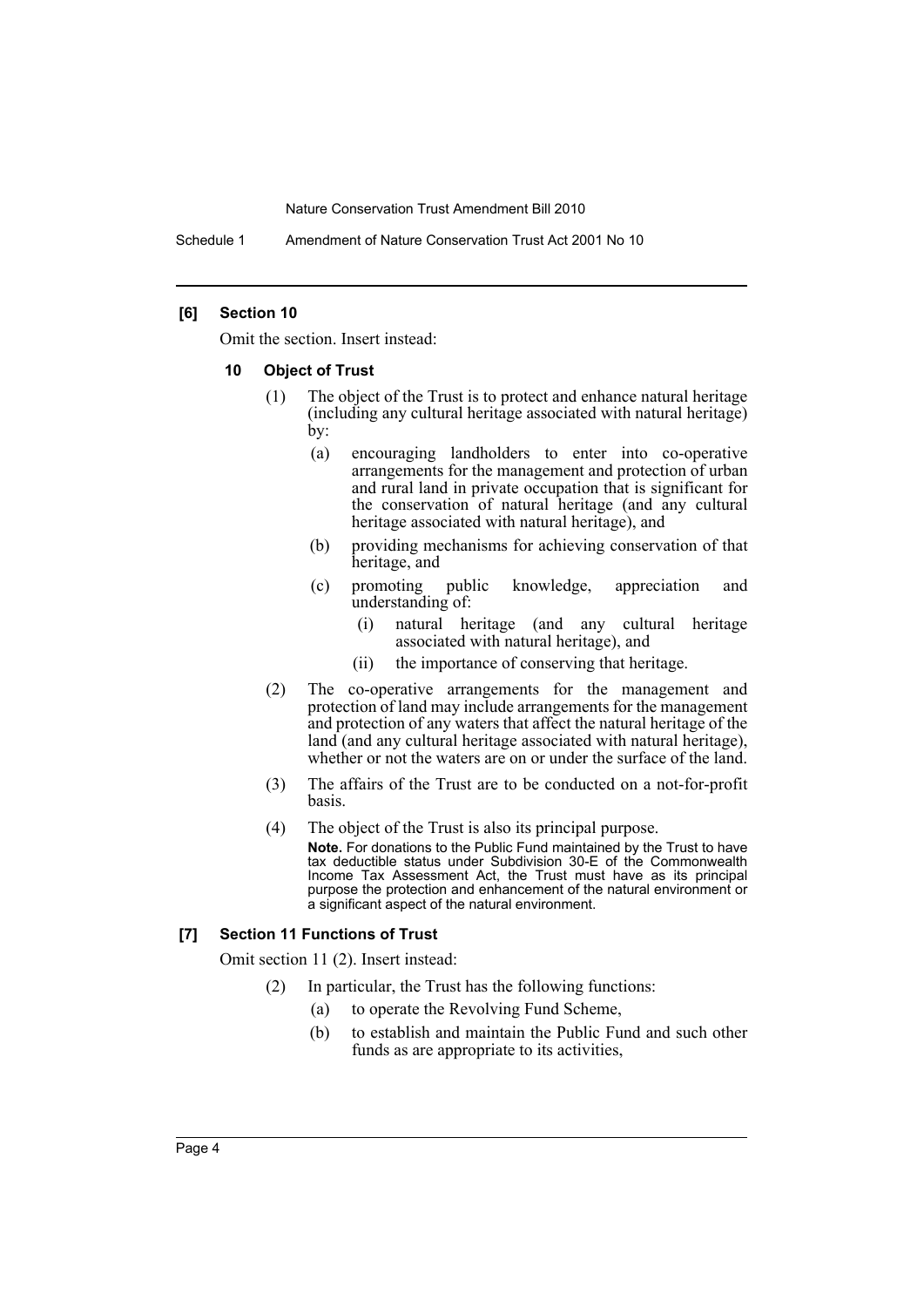- Amendment of Nature Conservation Trust Act 2001 No 10 Schedule 1
	- (c) to raise money from organisations and the general public to help fund its activities,
	- (d) to use any gifts or contributions received by the Trust for the protection and enhancement of natural heritage (and any cultural heritage associated with natural heritage),
	- (e) to negotiate, enter into, monitor and enforce compliance with Trust agreements,
	- (f) to provide technical, financial and other assistance to landholders generally, when the Trust considers it appropriate to do so, for the purpose of facilitating the achievement of conservation goals,
	- (g) to provide education to the public on issues of conservation, land management and ecological sustainability.
	- (3) In this section, *gift* includes a devise or bequest.

#### **[8] Section 12 Powers of Trust**

Insert after section 12 (2) (b):

- (b1) to buy or otherwise acquire, sell, hold, create security interests in and otherwise deal in access licences, holdings in access licences and water authorities in any manner permitted by the *Water Management Act 2000* or the *Water Act 1912*,
- **[9] Sections 12 (2) (e) and (f) and 22 (1) (b) and (e), and Schedule 1, clause 5 (3) (a)**

Omit "objects" wherever occurring. Insert instead "object".

#### **[10] Section 12 (4)**

Insert after section 12 (3):

(4) In this section:

*water authority* means a licence or permit under the *Water Act 1912*.

#### **[11] Section 14 Acquisition of property by gift**

Omit ", devise or bequest" wherever occurring.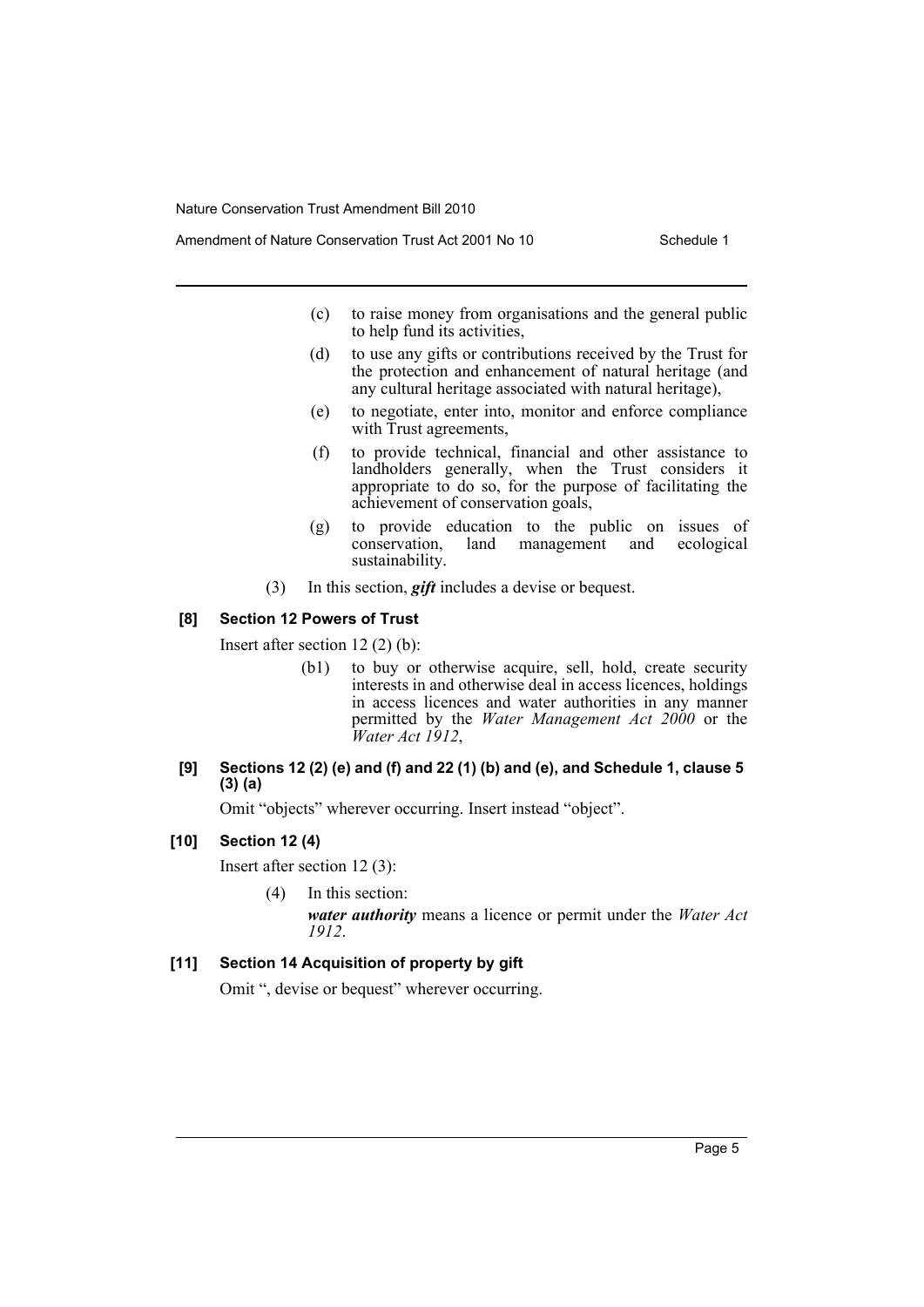Schedule 1 Amendment of Nature Conservation Trust Act 2001 No 10

### **[12] Section 14 (4) and (5)**

Insert after section 14 (3):

- (4) The Trust must not agree to any condition of a gift of money or property that is made to or to be held in the Public Fund. **Note.** Gifts of money or property made to the Public Fund may be used only for the principal purpose of the Trust.
- (5) In this section, *gift* includes a devise or bequest.

#### **[13] Section 18 Members of Board**

Omit section 18 (1) (c). Insert after section 18 (1) (a):

(b) 8 are to be non-government members, being members of the public (any one or more of whom may be a representative of any non-government agency).

## **[14] Section 18 (2) and (3)**

Omit the subsections. Insert instead:

- (2) The Minister is not to appoint a non-government member to the Board unless the Minister is satisfied that the person has skills and experience in one or more of the following areas:
	- (a) increasing public knowledge, understanding and appreciation of the importance of natural and cultural heritage by private landholders and other community members,
	- (b) protection and conservation of natural heritage,
	- (c) protection and conservation of cultural heritage,
	- (d) management of natural resources, including agricultural land,
	- (e) land use planning and operation of local councils,
	- (f) marketing and fundraising,
	- (g) economics and financial management,
	- (h) governance and administration,
	- (i) decision making and leadership.
- (3) The Minister is to ensure, as far as is possible, that the composition of the Board is such that the members of the Board together have all of the skills and experience specified in subsection  $(2)$ .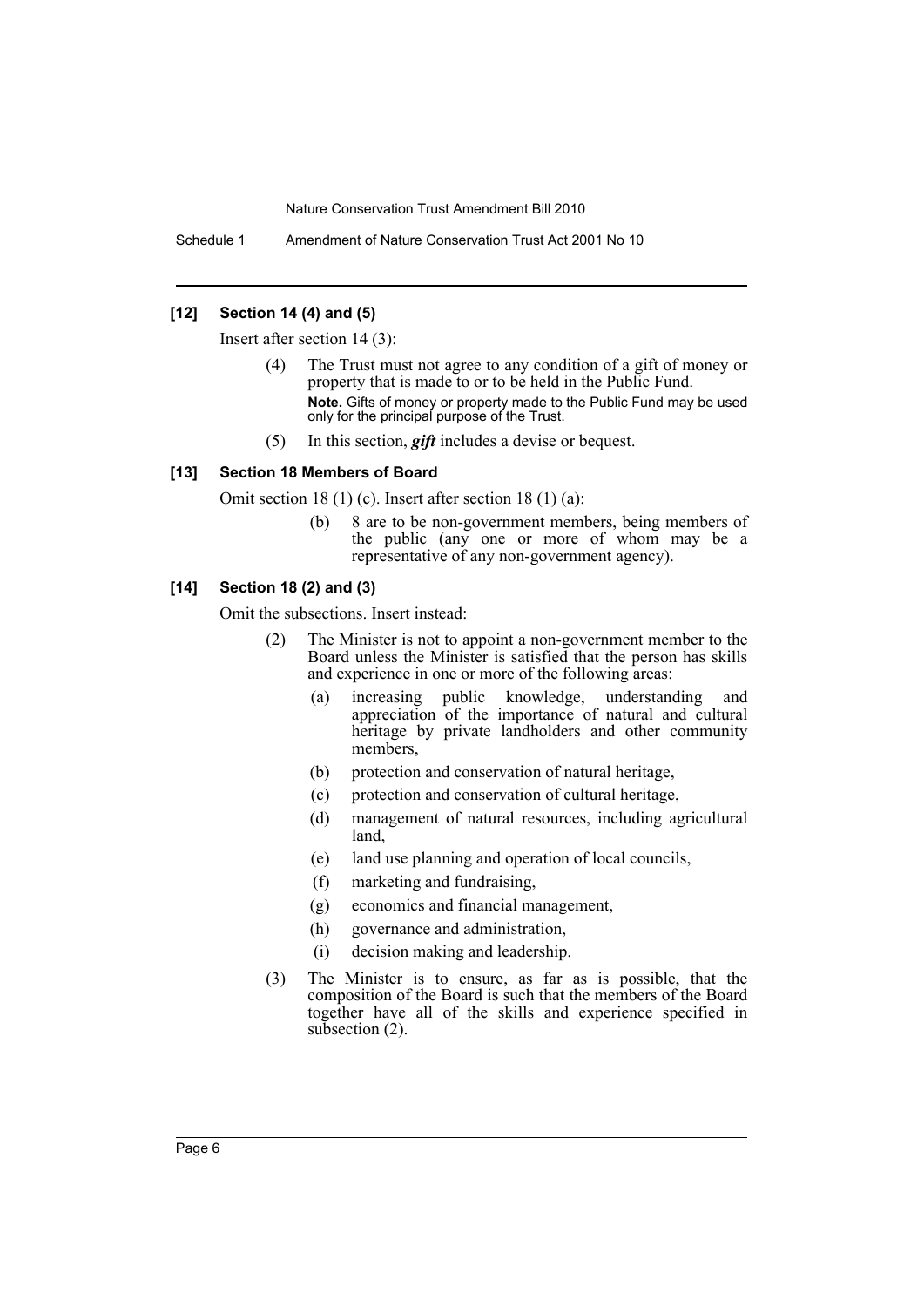### Amendment of Nature Conservation Trust Act 2001 No 10 Schedule 1

#### **[15] Section 19 Appointment of non-government members of Board**

Omit "the appointment of the members of the Board referred to in section 18 (1) (c)" from section 19 (1).

Insert instead "the appointment of non-government members of the Board".

#### **[16] Section 19 (3) (b)**

Omit the paragraph. Insert instead:

(b) the particular skills and experience that an appointee will be required to have,

## **[17] Section 27A**

Insert after section 27:

#### **27A Public Fund**

- (1) The Trust is to establish and maintain a public fund for the principal purpose of the Trust.
- (2) The fund is to be called the Nature Conservation Trust of New South Wales Public Fund.
- (3) The Public Fund is not-for-profit.
- (4) The following are to be held in the Public Fund:
	- (a) all gifts of money or property made for the principal purpose of the Trust that are to be made to the Public Fund under section 30-130 of the Commonwealth Income Tax Assessment Act,
	- (b) all contributions made in relation to a fundraising event held for the principal purpose of the Trust that are to be made to the Public Fund under section 30-130 of the Commonwealth Income Tax Assessment Act,
	- (c) any money received by the Trust because of such gifts or contributions.
- (5) No other money or property is to be held in the Public Fund.
- (6) Money and property held in the Public Fund may be used by the Trust only for its principal purpose.
- (7) Money held in the Public Fund is to be paid into an account kept, for the purposes of the Public Fund, with an authorised deposit-taking institution.
- (8) The Trust must comply with any requirements made of it in connection with registration as an environmental organisation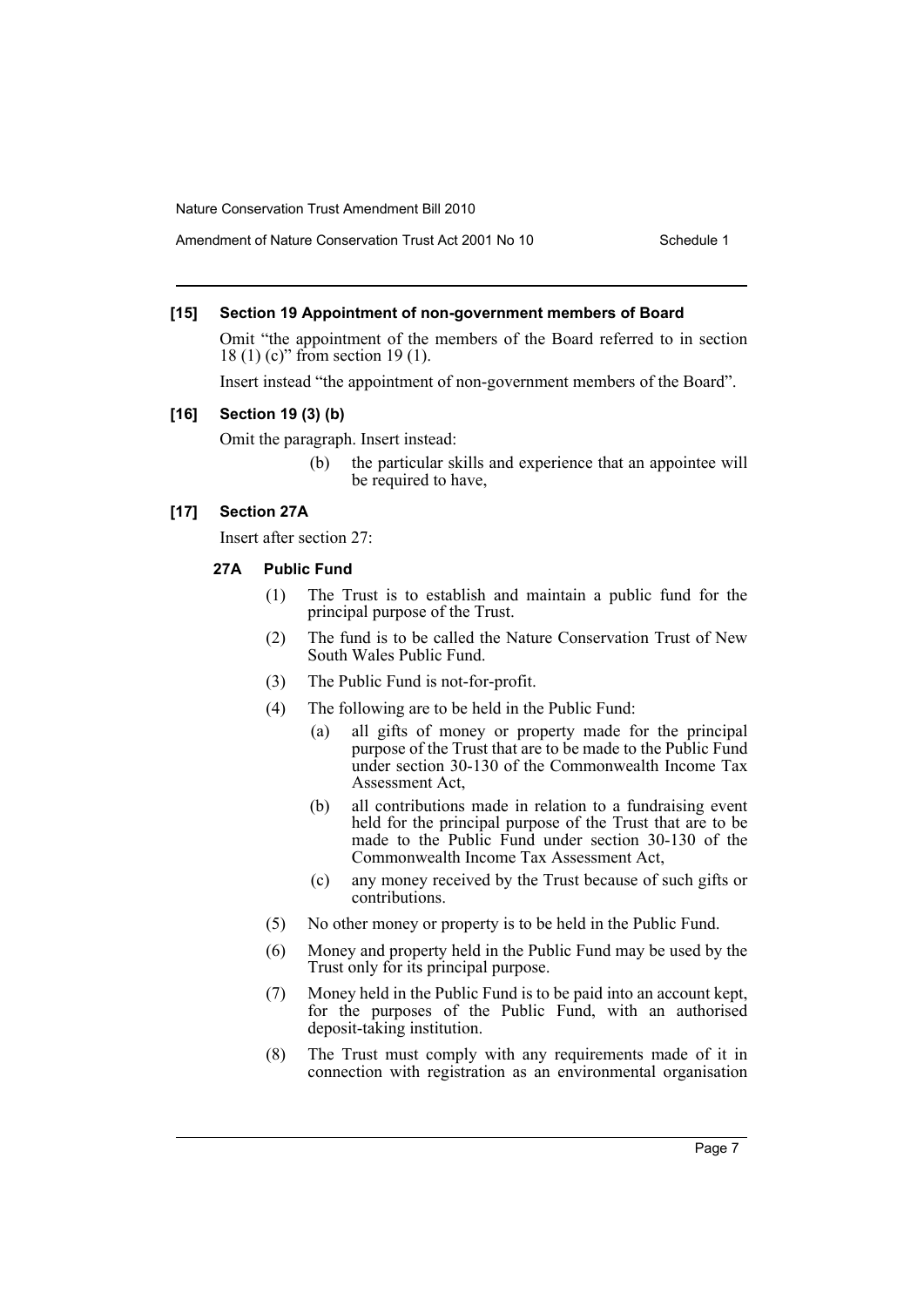Schedule 1 Amendment of Nature Conservation Trust Act 2001 No 10

under Subdivision 30-E of the Commonwealth Income Tax Assessment Act.

- (9) In particular, the Trust must:
	- (a) comply with any rules made by the Treasurer and the Environment Minister under Subdivision 30-E of the Commonwealth Income Tax Assessment Act to ensure that gifts or contributions made to the Public Fund are used only for its principal purpose, and
	- (b) provide to the Environment Secretary under Subdivision 30-E of the Commonwealth Income Tax Assessment Act, within 4 months after the end of each financial year of the Trust, any statistical information about gifts or contributions made to the Public Fund during that financial year required for the purposes of compliance with that Act.
- (10) The Trust must appoint a management committee to manage the Public Fund on its behalf.

#### **[18] Section 28**

Omit the section. Insert instead:

#### **28 Operating accounts**

- (1) The Trust is to establish and maintain an account (an *operating account*) that is separate from the account kept for the purposes of the Public Fund.
- (2) More than one operating account may be established.
- (3) There is to be paid into an operating account:
	- (a) all money received by or on account of the Trust that is not required to be held in the Public Fund, and
	- (b) the proceeds of investment of such money, and
	- (c) all money borrowed by or advanced to the Trust, and
	- (d) all money directed to be paid into an operating account by or under this or any other Act.
- (4) The money in an operating account may, subject to the terms of any trust or condition affecting that money or any part of it, be applied for any one or more of the following purposes:
	- (a) providing the remuneration of the members of the Board and the Chief Executive Officer and other staff of the Trust,
	- (b) discharging the liabilities incurred by the Trust in the exercise of its functions,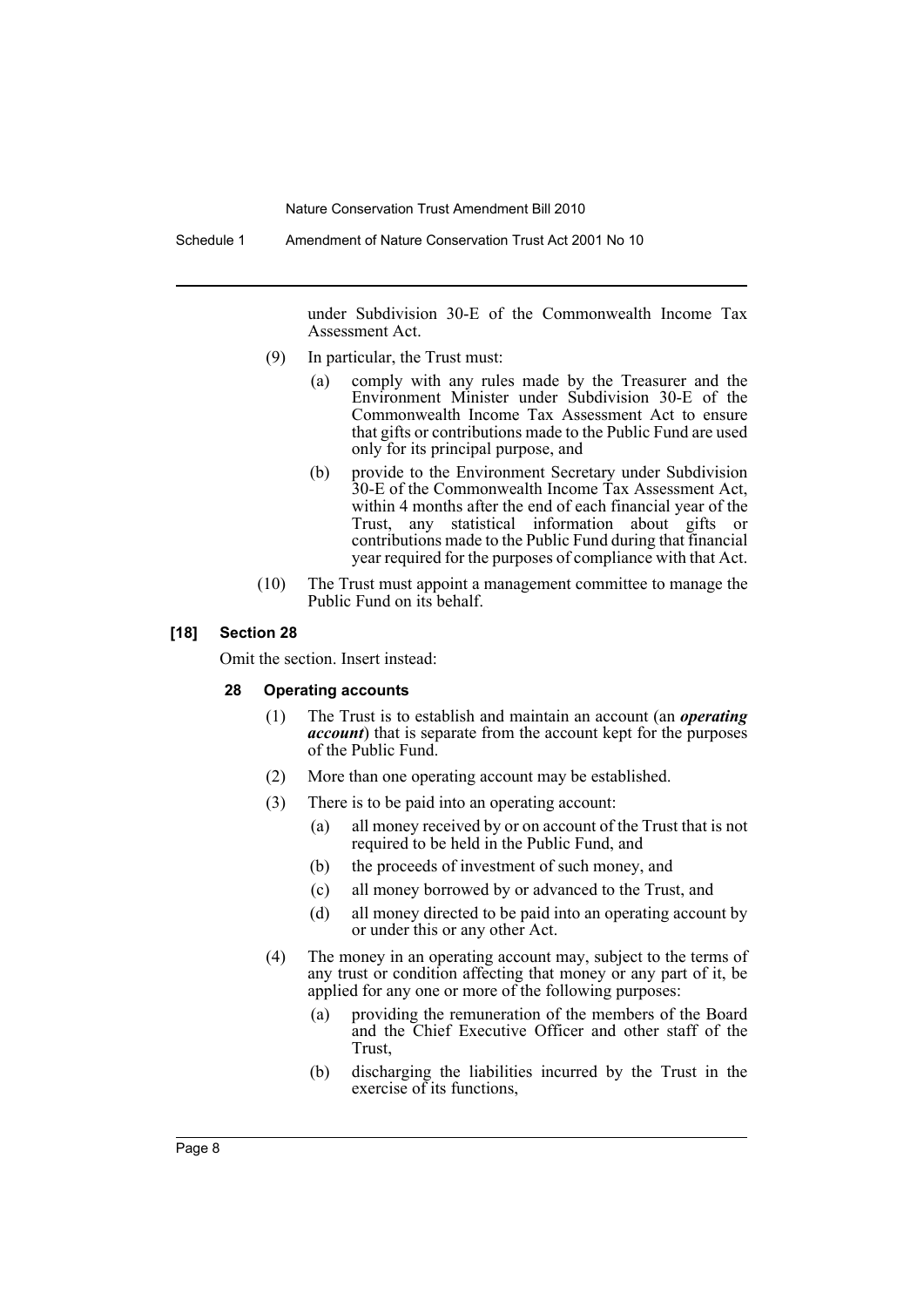- Amendment of Nature Conservation Trust Act 2001 No 10 Schedule 1
	- (c) any other purpose authorised by or under this or any other Act.
	- (5) An operating account is to be kept with an authorised deposit-taking institution.

#### **[19] Section 33 Contents of agreement**

Omit section 33 (1) (b). Insert instead:

(b) restrictions on the development (within the meaning of the *Environmental Planning and Assessment Act 1979*) of land or specified areas of land,

**Note.** Development, as defined by the *Environmental Planning and Assessment Act 1979*, includes the use of land, the subdivision of land, the erection of buildings on land and the carrying out of work on land.

#### **[20] Section 33 (1) (f)**

Insert "or to refrain from carrying out specified actions" after "actions".

#### **[21] Section 38B**

Insert after section 38A:

#### **38B Application of rate exemptions under Local Government Act 1993**

- (1) A council may, by notice in writing to the land holder, exempt from all rates under the *Local Government Act 1993* land that is the subject of a Trust agreement.
- (2) In such a case, section 555 of the *Local Government Act 1993* applies in respect of land the subject of the Trust agreement in the same way as it applies in respect of land the subject of a conservation agreement (within the meaning of the *National Parks and Wildlife Act 1974*).
- (3) However, a reference in section 555 (3) of the *Local Government Act 1993* to a period on or after 1 July 2008 is to be read, in relation to the Trust agreement, as a reference to a period in respect of which the exemption is granted.

### **[22] Section 44 Winding up**

Omit section 44 (4).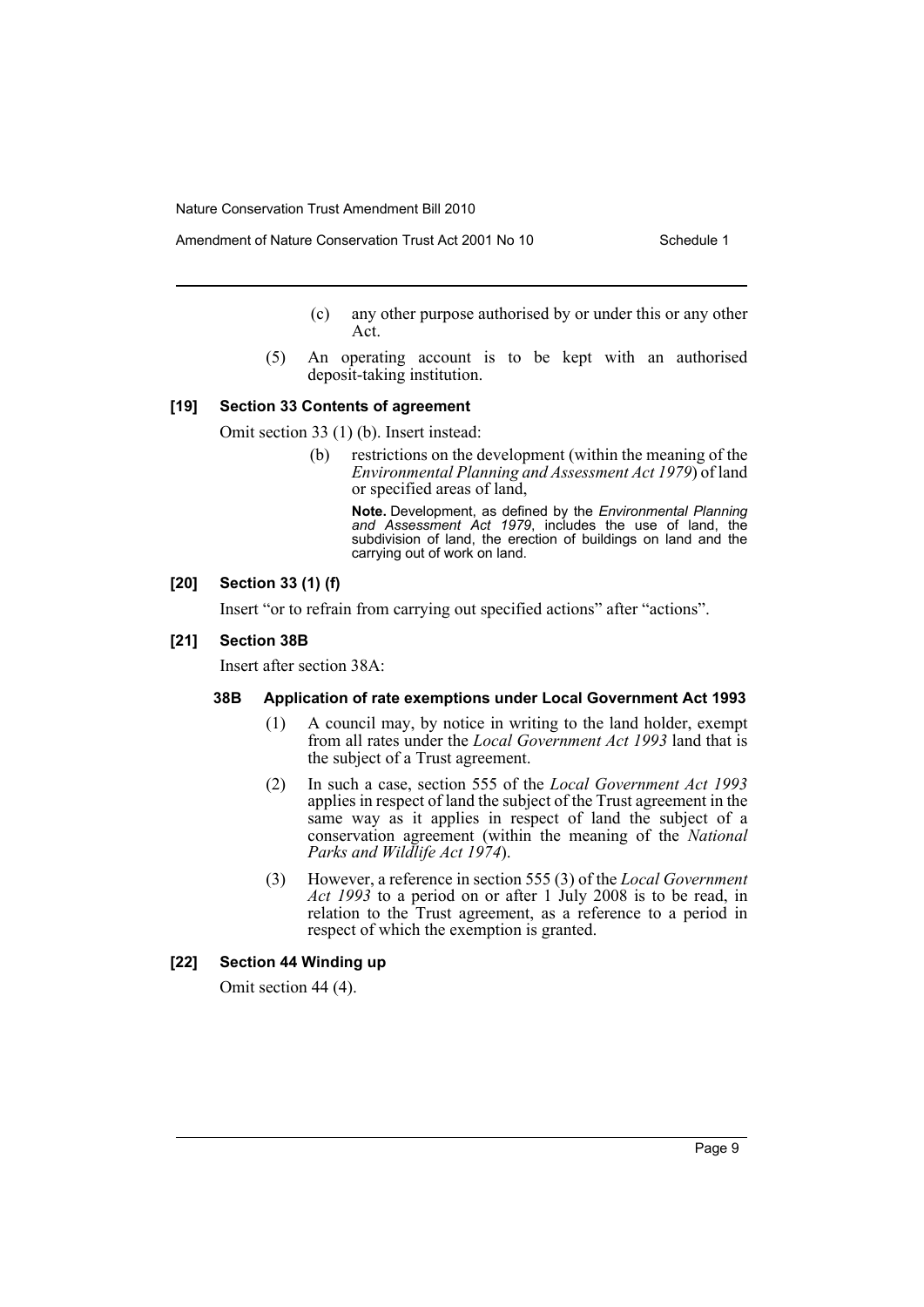Schedule 1 Amendment of Nature Conservation Trust Act 2001 No 10

#### **[23] Section 44A**

Insert after section 44:

#### **44A Distribution of outstanding property on winding up**

- (1) On a winding up of the Trust, the liquidator is to transfer any outstanding property held in the Public Fund after the Trust is wound up to a tax exempt fund that is maintained for a similar purpose to the principal purpose of the Trust.
- (2) A *tax exempt fund* is a fund that is on the register of environmental organisations kept under Subdivision 30-E of the Commonwealth Income Tax Assessment Act.
- (3) Preference is to be given to a tax exempt fund that is used for the protection of the natural heritage (and any cultural heritage associated with natural heritage) of New South Wales.
- (4) The liquidator may also transfer any other outstanding property of the Trust after the Trust is wound up to that tax exempt fund or to any other body or fund having a similar purpose to the principal purpose of the Trust.
- (5) Preference is to be given to a fund used for, or a body that has functions with respect to, the protection of the natural heritage (and any cultural heritage associated with natural heritage) of New South Wales.
- (6) This section applies despite the provisions of the *Corporations Act 2001* of the Commonwealth, as applied by this Act to a winding up or dissolution of the Trust.

#### **[24] Section 51 Review of Act**

Omit "from the date of assent to this Act" from section 51 (2).

Insert instead "from the date of assent to the *Nature Conservation Trust Amendment Act 2010*".

#### **[25] Schedule 1 Members and procedure of the Board**

Omit clause 3. Insert instead:

#### **3 Remuneration**

- (1) A non-government member is entitled to be paid such remuneration (including travelling and subsistence allowances) as:
	- (a) the Board may from time to time determine in its business plan in respect of the member, or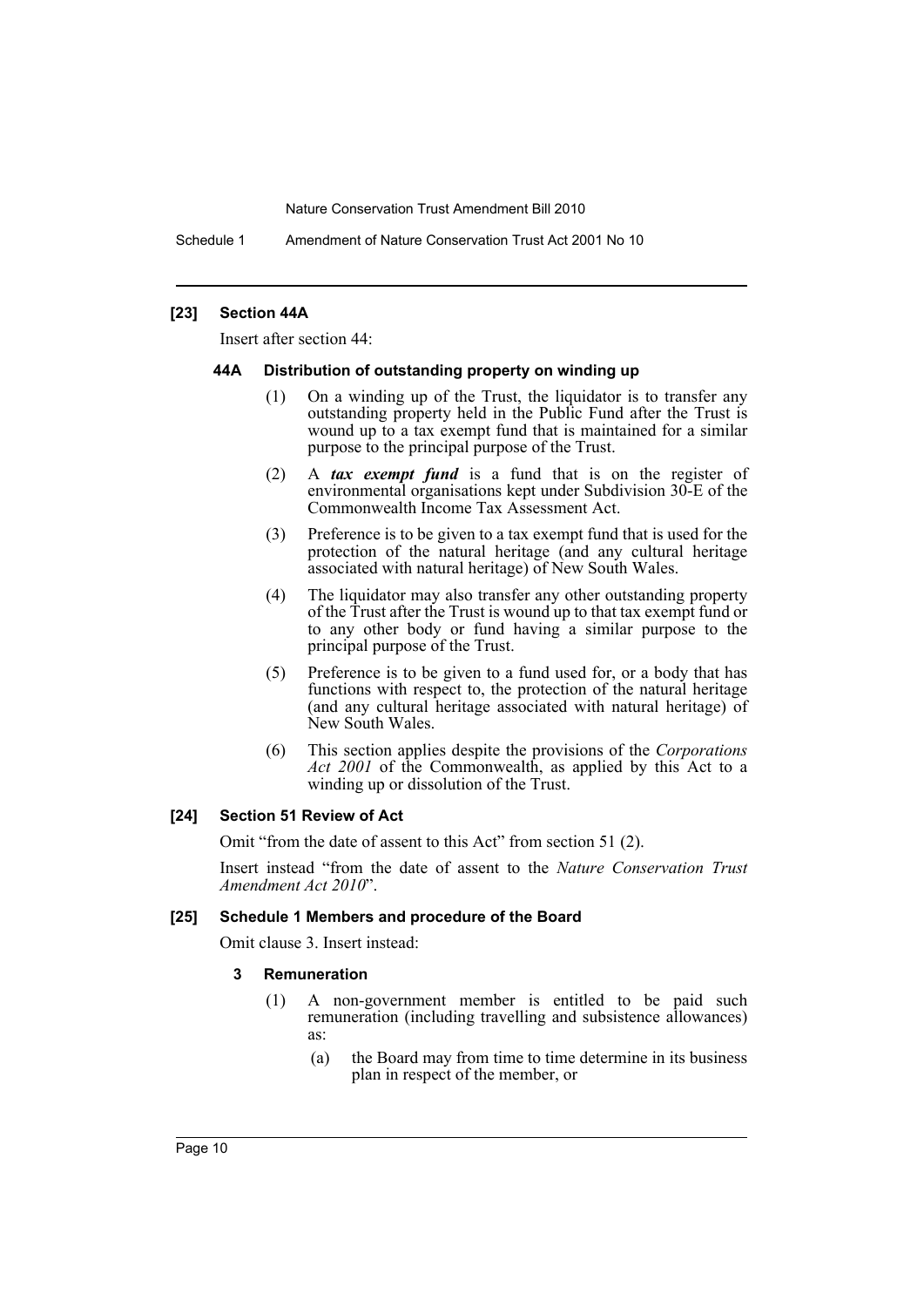(b) the regulations may specify, whichever is the lesser.

- (2) The remuneration is to be paid from an operating account.
- **[26] Schedule 1, clause 4**

Omit the clause.

## **[27] Schedule 2 Savings and transitional provisions**

Insert before clause 1:

## **Part 1 General**

## **[28] Schedule 2, clause 1**

Insert at the end of clause 1 (1): *Nature Conservation Trust Amendment Act 2010*

## **[29] Schedule 2, Part 2**

Insert after clause 1:

## **Part 2 Provisions consequent on enactment of Nature Conservation Trust Amendment Act 2010**

## **2 Changes to membership arrangements**

- (1) An amendment made to section 18 by the *Nature Conservation Trust Amendment Act 2010* applies only in respect of the appointment of a non-government member to the Board that is made on or after the commencement of the amendment.
- (2) On the repeal of clause 4 of Schedule 1 by the *Nature Conservation Trust Amendment Act 2010*, the appointment of any deputy to a member is revoked.

## **3 Establishment of Public Fund and related changes**

- (1) The Public Fund amendments apply only in respect of money and property received by the Trust on or after the commencement of the amendments.
- (2) Any Trust Account established under section 28 before the commencement of the Public Fund amendments becomes, on the commencement of those amendments, an operating account.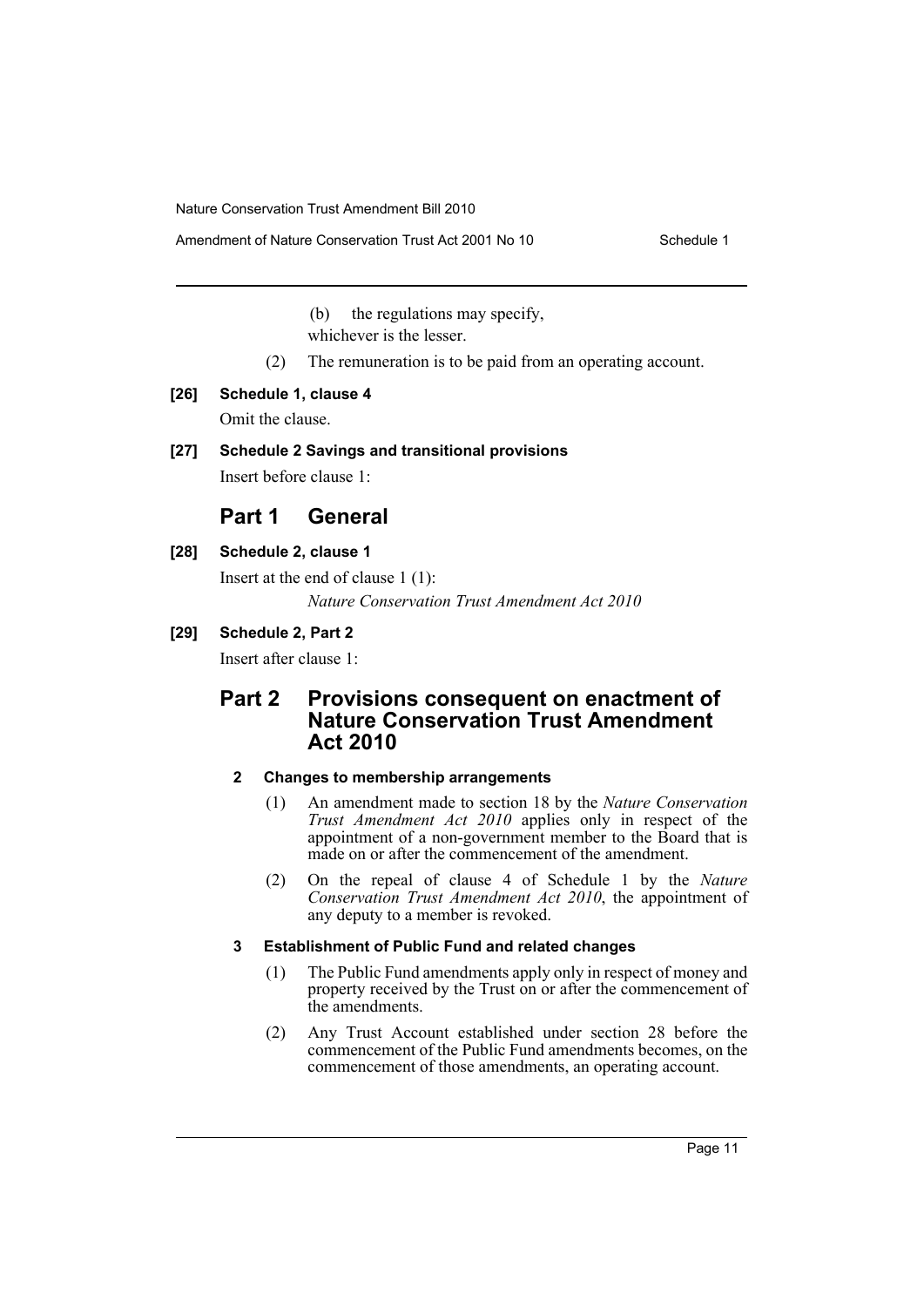- Schedule 1 Amendment of Nature Conservation Trust Act 2001 No 10
	- (3) The *Public Fund amendments* are the amendments made to section 14 and Division 4 of Part 2 of this Act by the *Nature Conservation Trust Amendment Act 2010*.